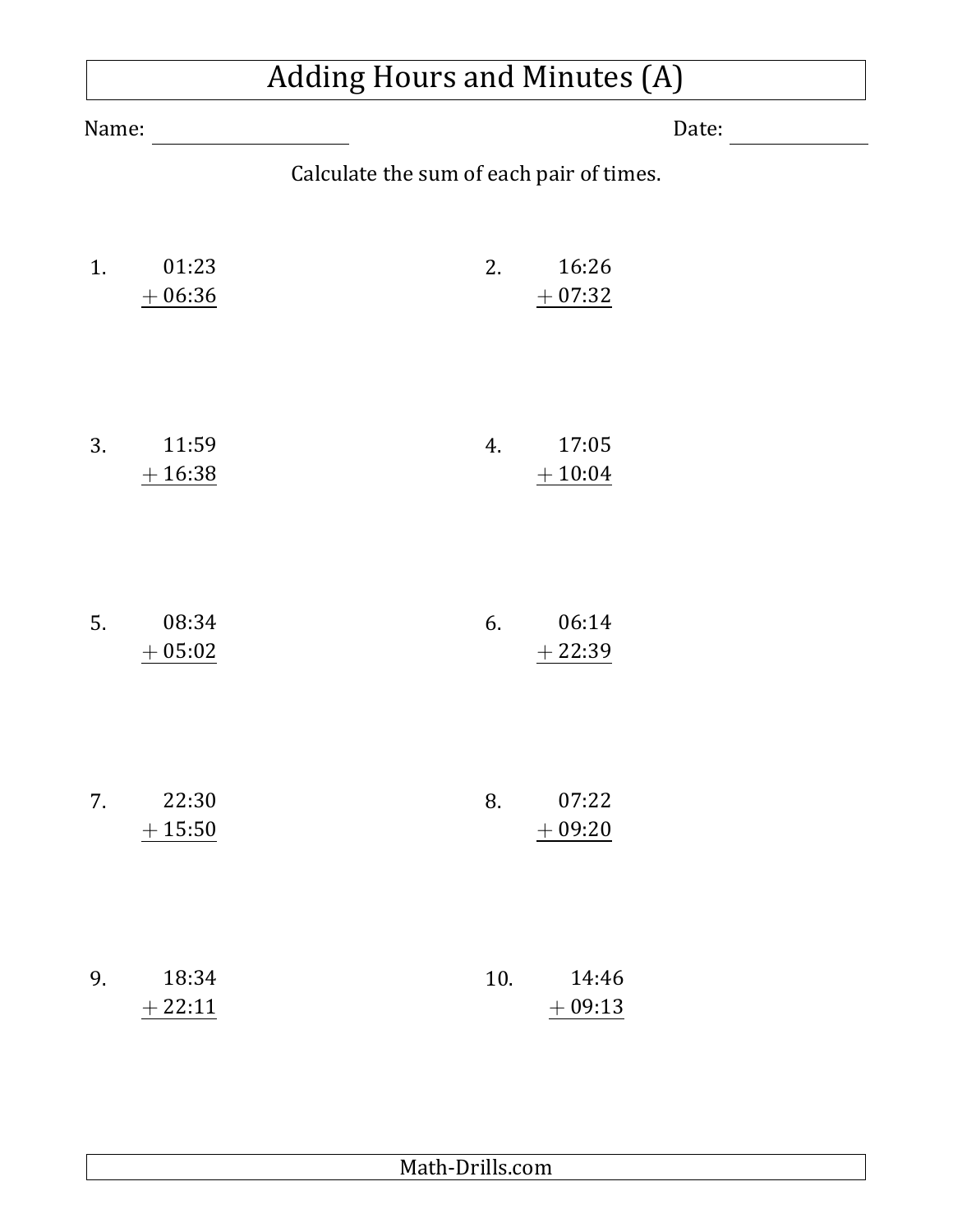|       | <b>Adding Hours and Minutes (A) Answers</b> |                                          |  |
|-------|---------------------------------------------|------------------------------------------|--|
| Name: |                                             | Date:                                    |  |
|       |                                             | Calculate the sum of each pair of times. |  |
| 1.    | 01:23<br>$+06:36$<br>07:59                  | 16:26<br>2.<br>$+07:32$<br>23:58         |  |
| 3.    | 11:59<br>$+16:38$<br>28:37                  | 17:05<br>4.<br>$+10:04$<br>27:09         |  |
| 5.    | 08:34<br>$+05:02$<br>13:36                  | 06:14<br>6.<br>$+22:39$<br>28:53         |  |
| 7.    | 22:30<br>$+15:50$<br>38:20                  | 07:22<br>8.<br>$+09:20$<br>16:42         |  |
| 9.    | 18:34<br>$+22:11$<br>40:45                  | 10.<br>14:46<br>$+09:13$<br>23:59        |  |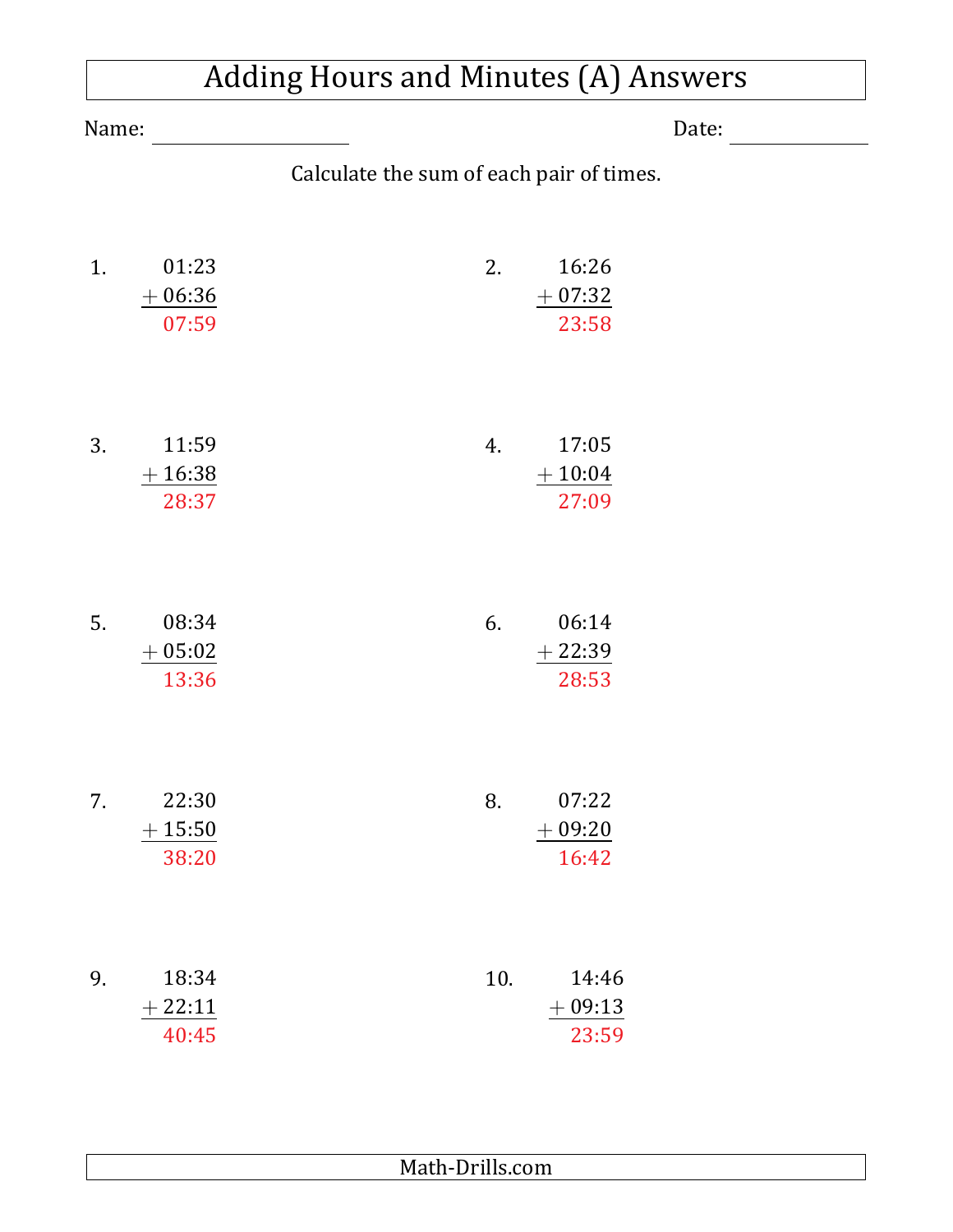# Adding Hours and Minutes (B)

| Name: |                   | Date:                                    |  |
|-------|-------------------|------------------------------------------|--|
|       |                   | Calculate the sum of each pair of times. |  |
| 1.    | 23:43<br>$+01:24$ | 12:42<br>2.<br>$+20:04$                  |  |
| 3.    | 18:41<br>$+23:36$ | 13:38<br>4.<br>$+ 24:54$                 |  |
| 5.    | 04:38<br>$+13:02$ | 19:26<br>6.<br>$+15:03$                  |  |
| 7.    | 18:35<br>$+07:01$ | 09:06<br>8.<br>$+06:18$                  |  |
| 9.    | 23:32<br>$+23:15$ | 04:56<br>10.<br>$+11:17$                 |  |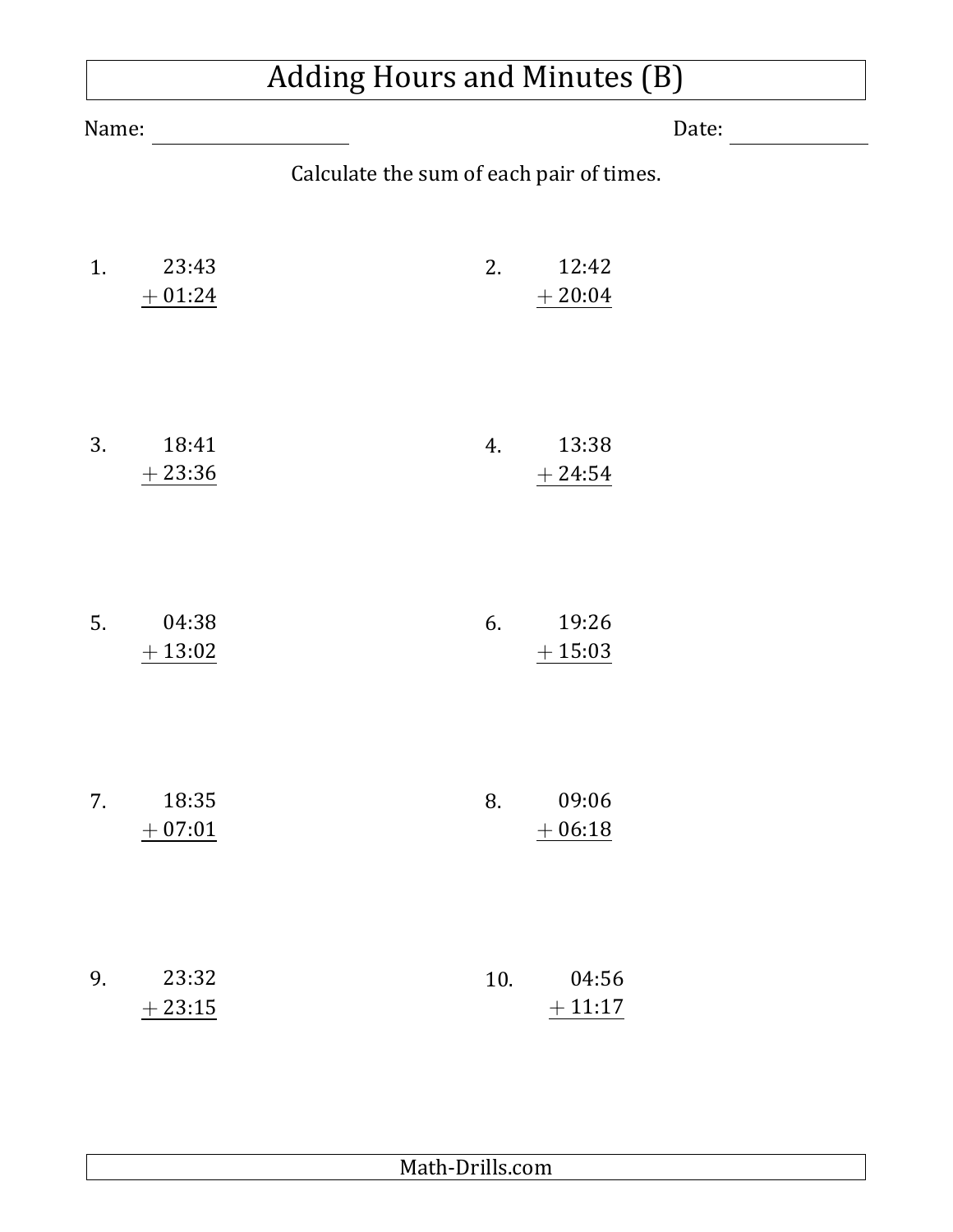|       | <b>Adding Hours and Minutes (B) Answers</b> |                                          |  |
|-------|---------------------------------------------|------------------------------------------|--|
| Name: |                                             | Date:                                    |  |
|       |                                             | Calculate the sum of each pair of times. |  |
| 1.    | 23:43<br>$+01:24$<br>25:07                  | 12:42<br>2.<br>$+20:04$<br>32:46         |  |
| 3.    | 18:41<br>$+23:36$<br>42:17                  | 13:38<br>4.<br>$+24:54$<br>38:32         |  |
| 5.    | 04:38<br>$+13:02$<br>17:40                  | 19:26<br>6.<br>$+15:03$<br>34:29         |  |
| 7.    | 18:35<br>$+07:01$<br>25:36                  | 09:06<br>8.<br>$+06:18$<br>15:24         |  |
| 9.    | 23:32<br>$+23:15$<br>46:47                  | 10.<br>04:56<br>$+11:17$<br>16:13        |  |

#### Math-Drills.com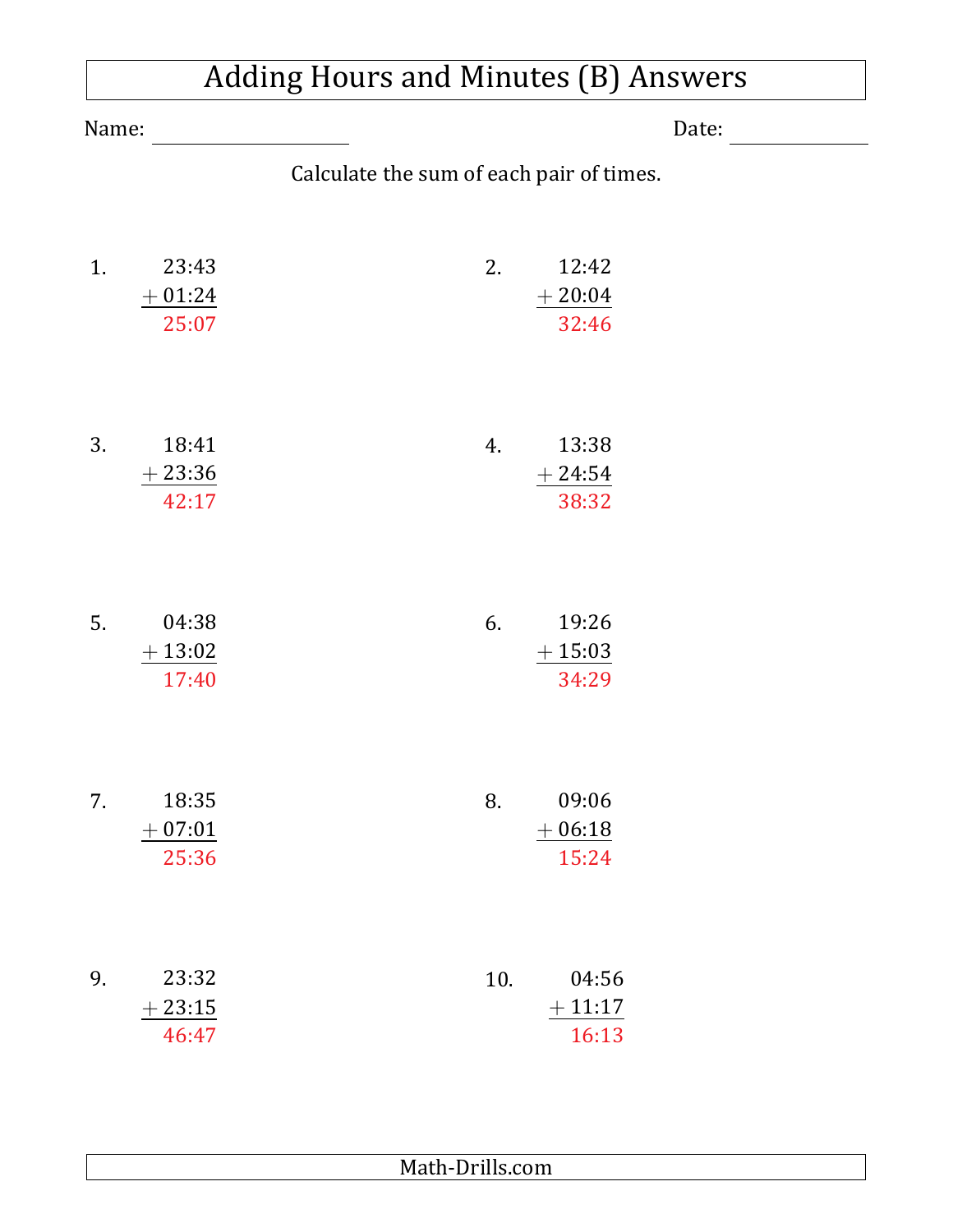### Adding Hours and Minutes (C)

| Name: |                   | Date:                                    |
|-------|-------------------|------------------------------------------|
|       |                   | Calculate the sum of each pair of times. |
| 1.    | 07:21<br>$+24:56$ | 19:40<br>2.<br>$+18:35$                  |
| 3.    | 21:25<br>$+05:20$ | 16:40<br>4.<br>$+04:13$                  |
| 5.    | 16:54<br>$+02:46$ | 6.<br>24:27<br>$+19:24$                  |
| 7.    | 04:33<br>$+23:17$ | 15:21<br>8.<br>$+25:14$                  |
| 9.    | 14:24<br>$+15:01$ | 10.<br>16:31<br>$+10:17$                 |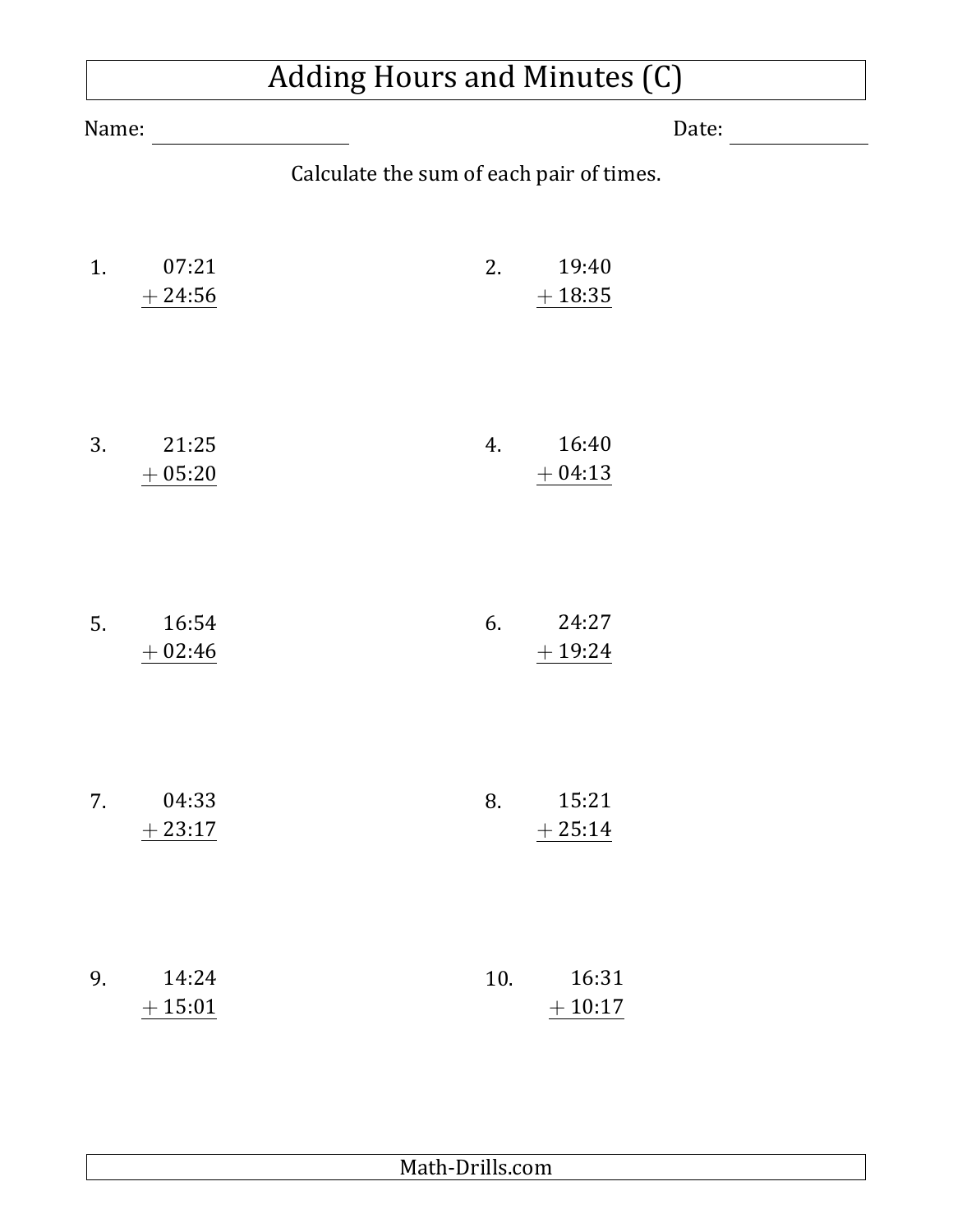|       | Adding Hours and Minutes (C) Answers |                                          |  |
|-------|--------------------------------------|------------------------------------------|--|
| Name: |                                      | Date:                                    |  |
|       |                                      | Calculate the sum of each pair of times. |  |
| 1.    | 07:21<br>$+24:56$<br>32:17           | 19:40<br>2.<br>$+18:35$<br>38:15         |  |
| 3.    | 21:25<br>$+05:20$<br>26:45           | 16:40<br>4.<br>$+04:13$<br>20:53         |  |
| 5.    | 16:54<br>$+02:46$<br>19:40           | 24:27<br>6.<br>$+19:24$<br>43:51         |  |
| 7.    | 04:33<br>$+23:17$<br>27:50           | 15:21<br>8.<br>$+25:14$<br>40:35         |  |
| 9.    | 14:24<br>$+15:01$<br>29:25           | 16:31<br>10.<br>$+10:17$<br>26:48        |  |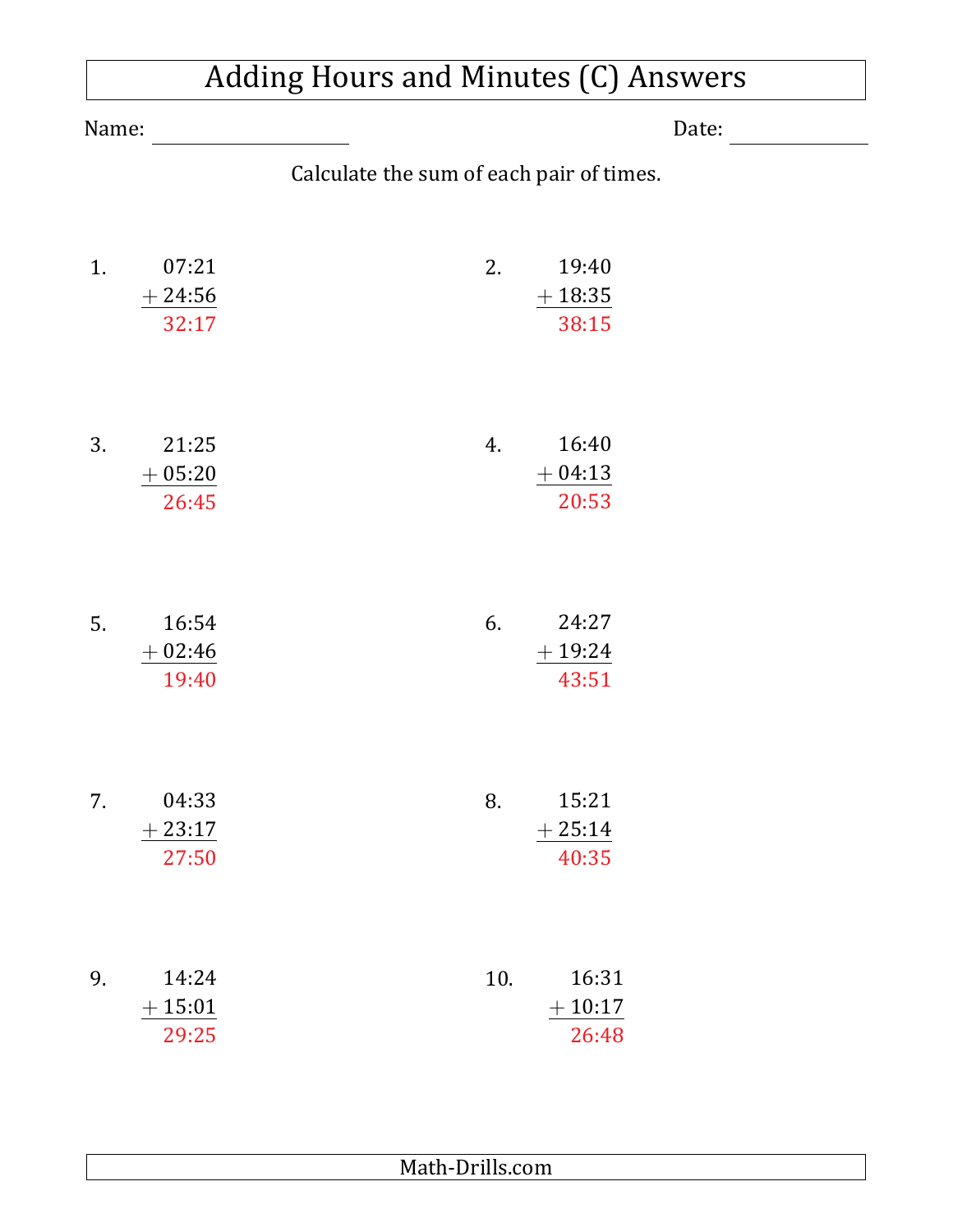# Adding Hours and Minutes (D)

| Name: |                   | Date:                                    |                   |  |
|-------|-------------------|------------------------------------------|-------------------|--|
|       |                   | Calculate the sum of each pair of times. |                   |  |
| 1.    | 24:19<br>$+21:20$ | 2.                                       | 20:45<br>$+22:23$ |  |
| 3.    | 18:01<br>$+03:29$ | 4.                                       | 16:37<br>$+13:33$ |  |
| 5.    | 15:38<br>$+23:11$ | 6.                                       | 15:58<br>$+15:29$ |  |
| 7.    | 06:42<br>$+11:52$ | 8.                                       | 03:03<br>$+12:40$ |  |
| 9.    | 06:17<br>$+02:29$ | 10.                                      | 01:18<br>$+02:03$ |  |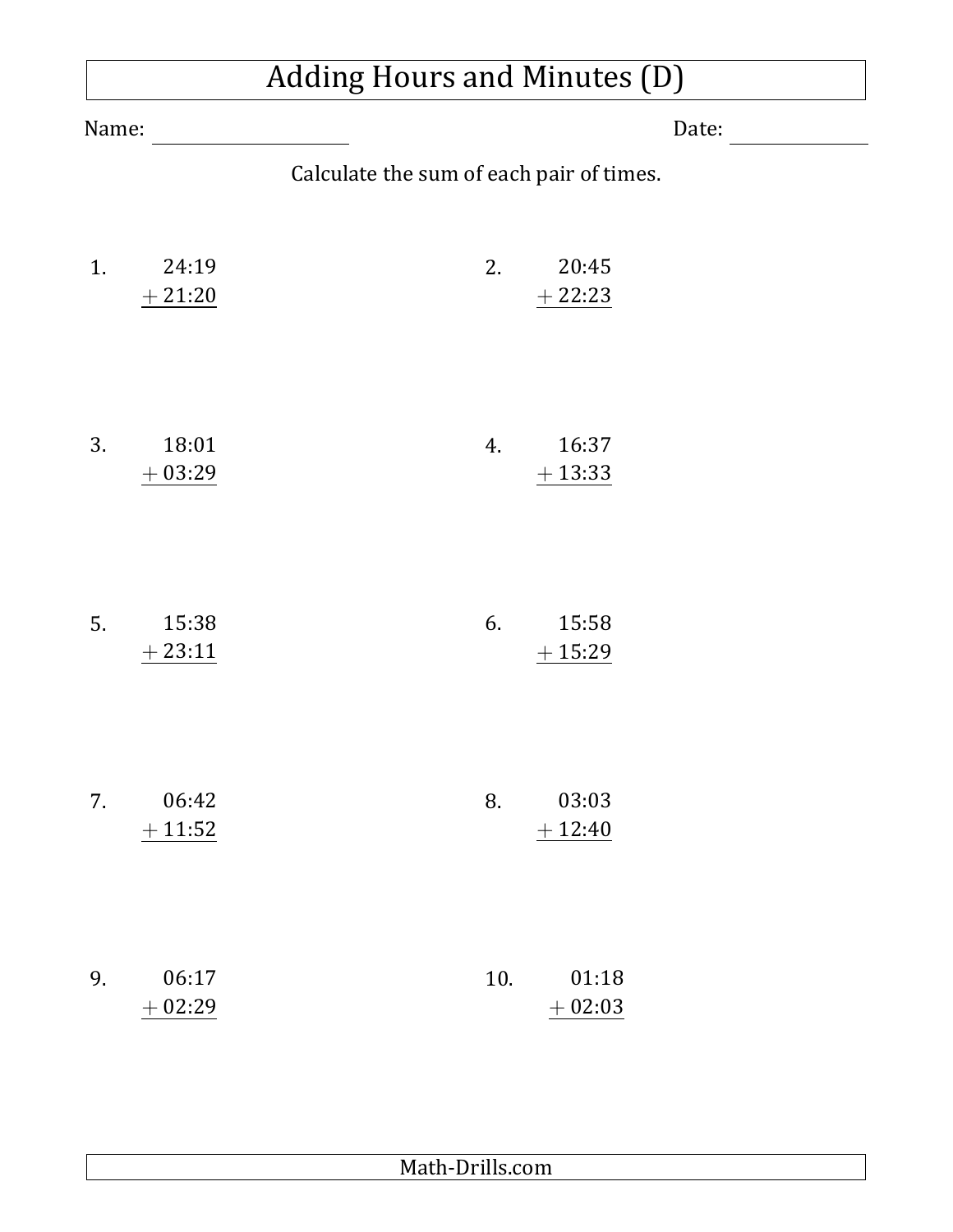|                | <b>Adding Hours and Minutes (D) Answers</b> |                                          |  |
|----------------|---------------------------------------------|------------------------------------------|--|
| Name:<br>Date: |                                             |                                          |  |
|                |                                             | Calculate the sum of each pair of times. |  |
| 1.             | 24:19<br>$+21:20$<br>45:39                  | 2.<br>20:45<br>$+22:23$<br>43:08         |  |
| 3.             | 18:01<br>$+03:29$<br>21:30                  | 16:37<br>4.<br>$+13:33$<br>30:10         |  |
| 5.             | 15:38<br>$+23:11$<br>38:49                  | 6.<br>15:58<br>$+15:29$<br>31:27         |  |
| 7.             | 06:42<br>$+11:52$<br>18:34                  | 03:03<br>8.<br>$+12:40$<br>15:43         |  |
| 9.             | 06:17<br>$+02:29$<br>08:46                  | 01:18<br>10.<br>$+02:03$<br>03:21        |  |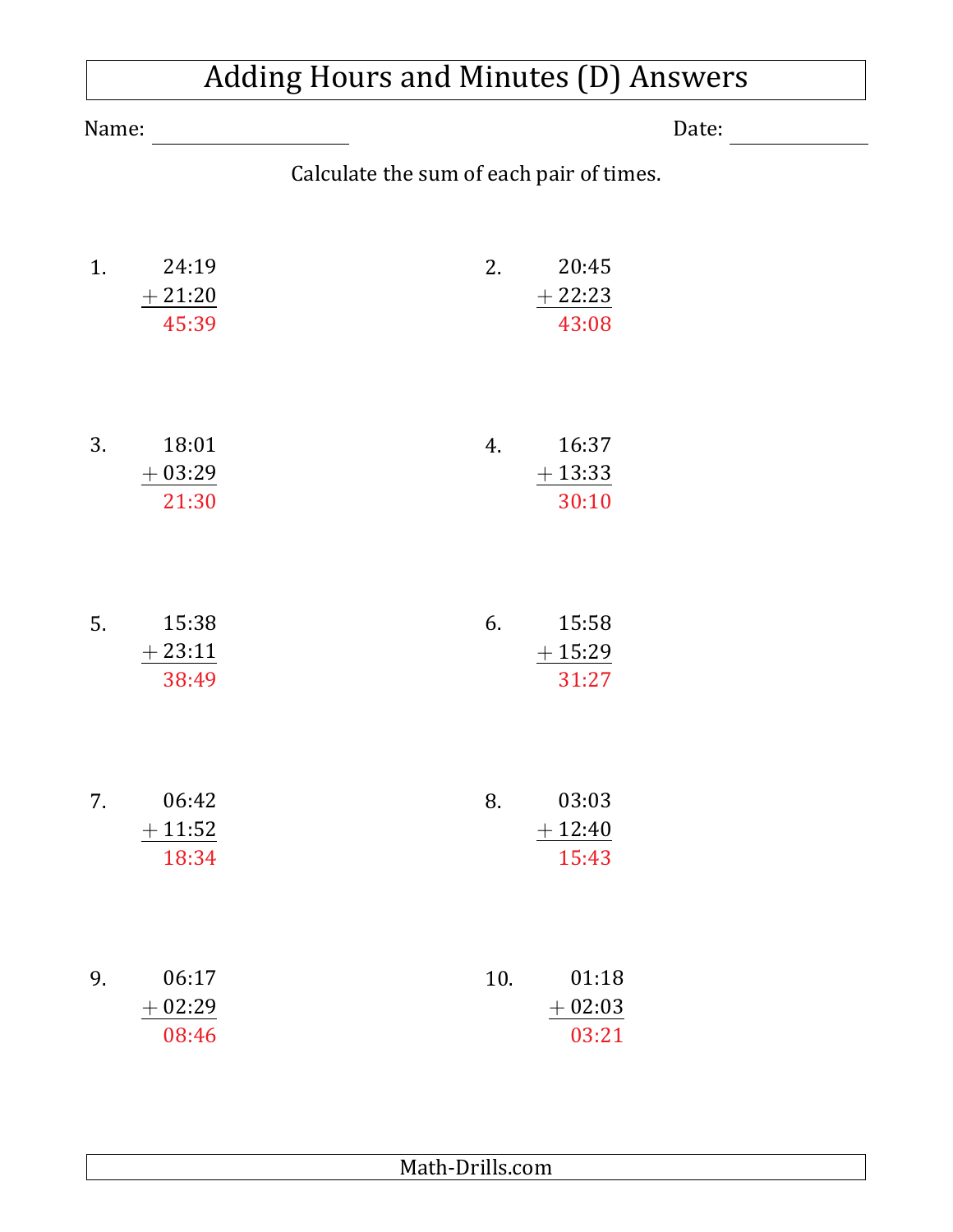# Adding Hours and Minutes (E)

| Name: |                   | Date:                                    |  |
|-------|-------------------|------------------------------------------|--|
|       |                   | Calculate the sum of each pair of times. |  |
| 1.    | 02:26<br>$+23:13$ | 2.<br>23:54<br>$+17:47$                  |  |
| 3.    | 04:26<br>$+10:54$ | 19:22<br>4.<br>$+17:17$                  |  |
| 5.    | 08:02<br>$+18:59$ | 01:40<br>6.<br>$+02:47$                  |  |
| 7.    | 02:41<br>$+01:24$ | 05:10<br>8.<br>$+21:05$                  |  |
| 9.    | 04:29<br>$+06:42$ | 19:26<br>10.<br>$+08:32$                 |  |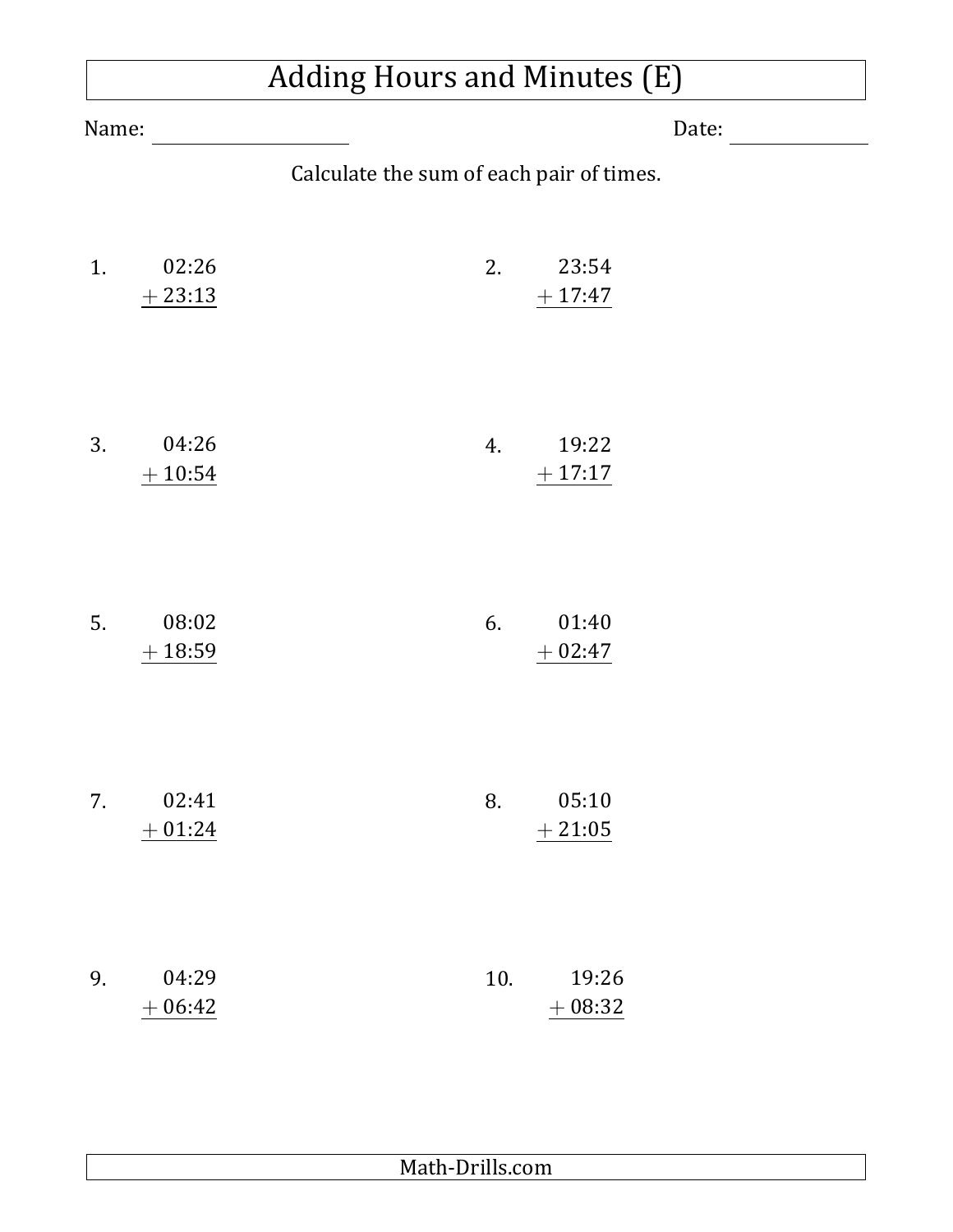|       | <b>Adding Hours and Minutes (E) Answers</b> |                                          |  |
|-------|---------------------------------------------|------------------------------------------|--|
| Name: |                                             | Date:                                    |  |
|       |                                             | Calculate the sum of each pair of times. |  |
| 1.    | 02:26<br>$+23:13$<br>25:39                  | 2.<br>23:54<br>$+17:47$<br>41:41         |  |
| 3.    | 04:26<br>$+10:54$<br>15:20                  | 19:22<br>4.<br>$+17:17$<br>36:39         |  |
| 5.    | 08:02<br>$+18:59$<br>27:01                  | 01:40<br>6.<br>$+02:47$<br>04:27         |  |
| 7.    | 02:41<br>$+01:24$<br>04:05                  | 05:10<br>8.<br>$+21:05$<br>26:15         |  |
| 9.    | 04:29<br>$+06:42$<br>11:11                  | 10.<br>19:26<br>$+08:32$<br>27:58        |  |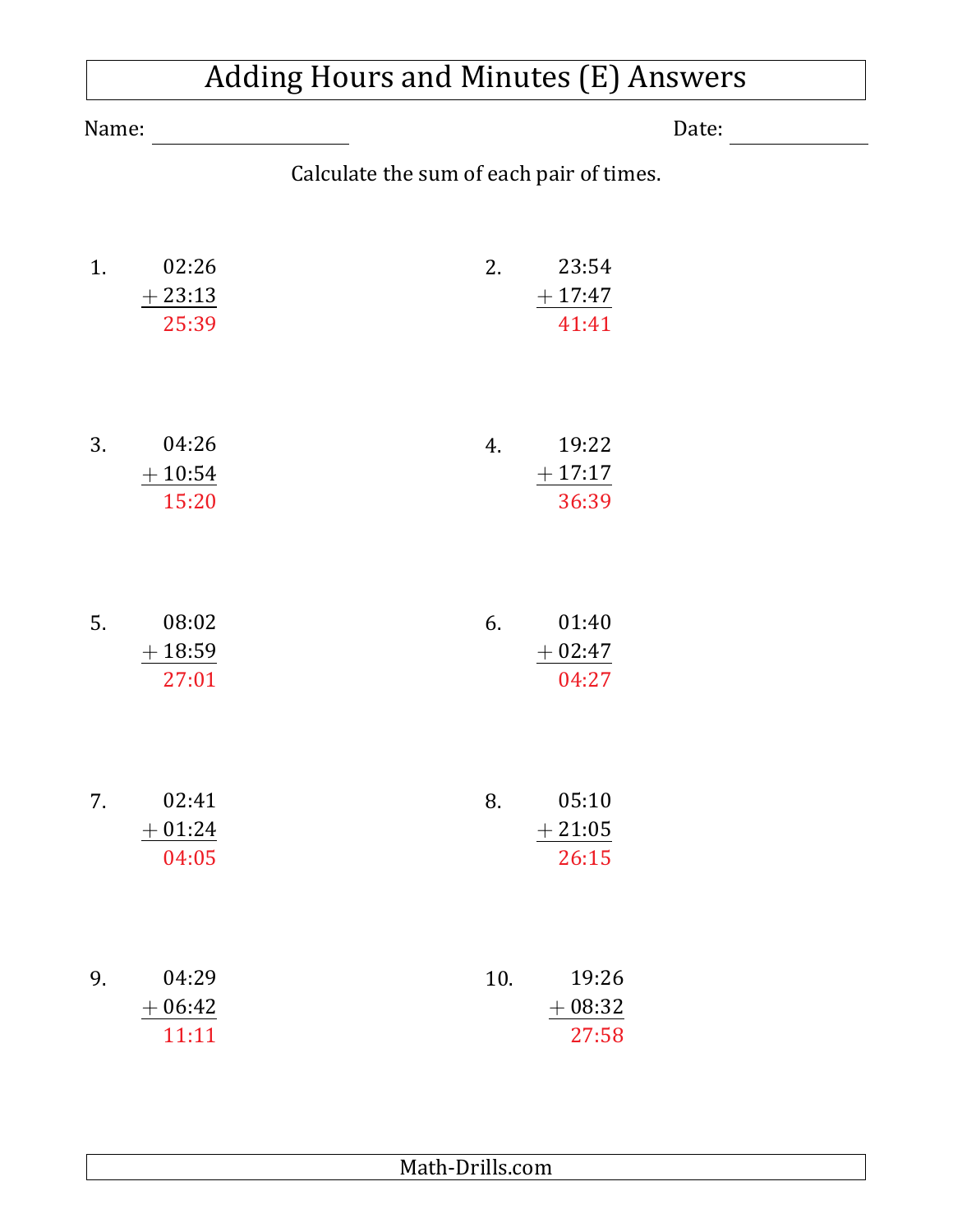### Adding Hours and Minutes (F)

| Name: |                   | Date:                                    |  |
|-------|-------------------|------------------------------------------|--|
|       |                   | Calculate the sum of each pair of times. |  |
| 1.    | 16:20<br>$+17:06$ | 2.<br>05:26<br>$+23:54$                  |  |
| 3.    | 01:38<br>$+23:55$ | 18:35<br>4.<br>$+15:47$                  |  |
| 5.    | 09:35<br>$+14:51$ | 06:31<br>6.<br>$+19:33$                  |  |
| 7.    | 21:02<br>$+15:01$ | 21:43<br>8.<br>$+13:11$                  |  |
| 9.    | 02:48<br>$+05:38$ | 10.<br>02:33<br>$+10:48$                 |  |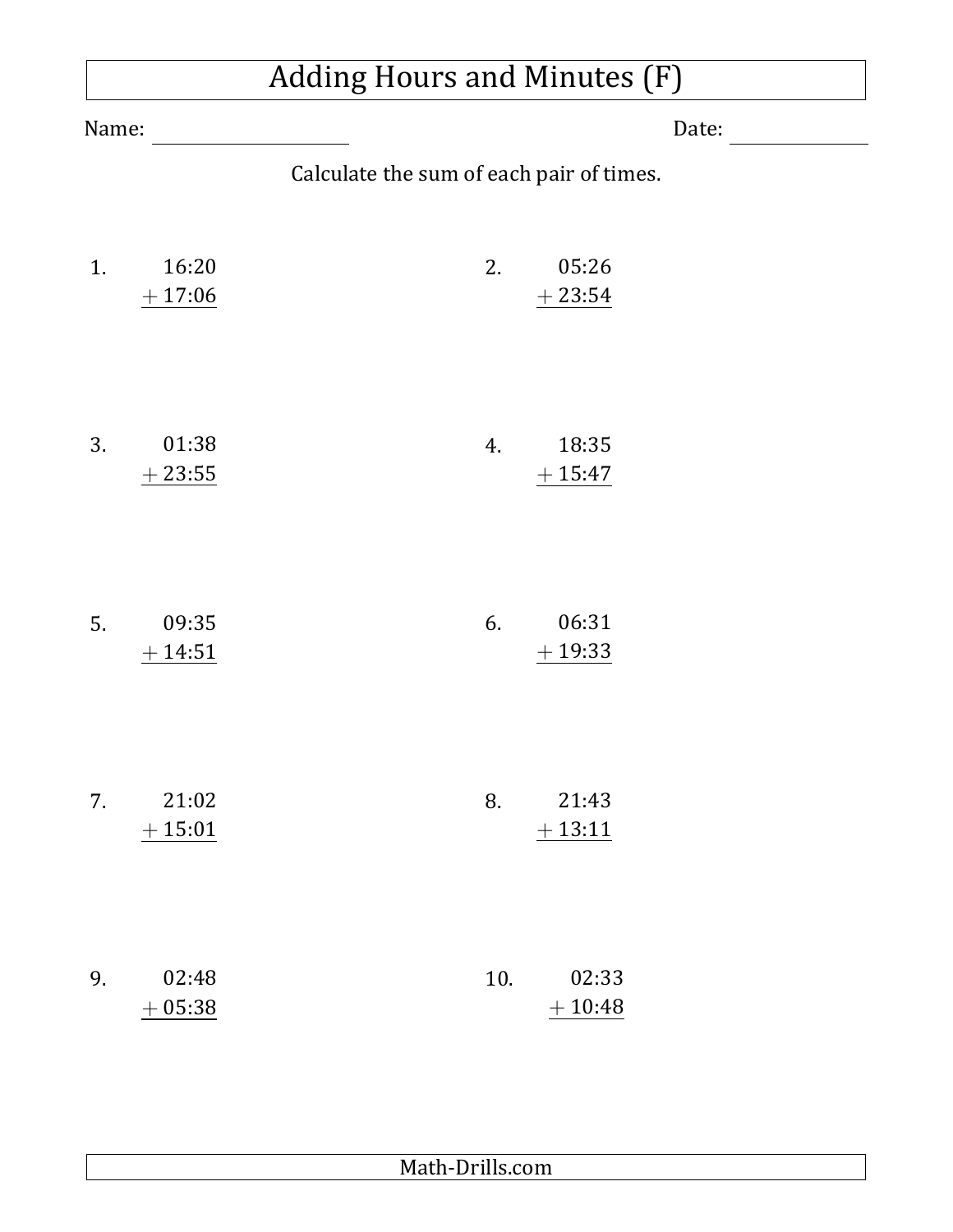|       | <b>Adding Hours and Minutes (F) Answers</b> |                                          |  |
|-------|---------------------------------------------|------------------------------------------|--|
| Name: |                                             | Date:                                    |  |
|       |                                             | Calculate the sum of each pair of times. |  |
| 1.    | 16:20<br>$+17:06$<br>33:26                  | 05:26<br>2.<br>$+23:54$<br>29:20         |  |
| 3.    | 01:38<br>$+23:55$<br>25:33                  | 18:35<br>4.<br>$+15:47$<br>34:22         |  |
| 5.    | 09:35<br>$+14:51$<br>24:26                  | 06:31<br>6.<br>$+19:33$<br>26:04         |  |
| 7.    | 21:02<br>$+15:01$<br>36:03                  | 8.<br>21:43<br>$+13:11$<br>34:54         |  |
| 9.    | 02:48<br>$+05:38$<br>08:26                  | 10.<br>02:33<br>$+10:48$<br>13:21        |  |

 $\overline{1}$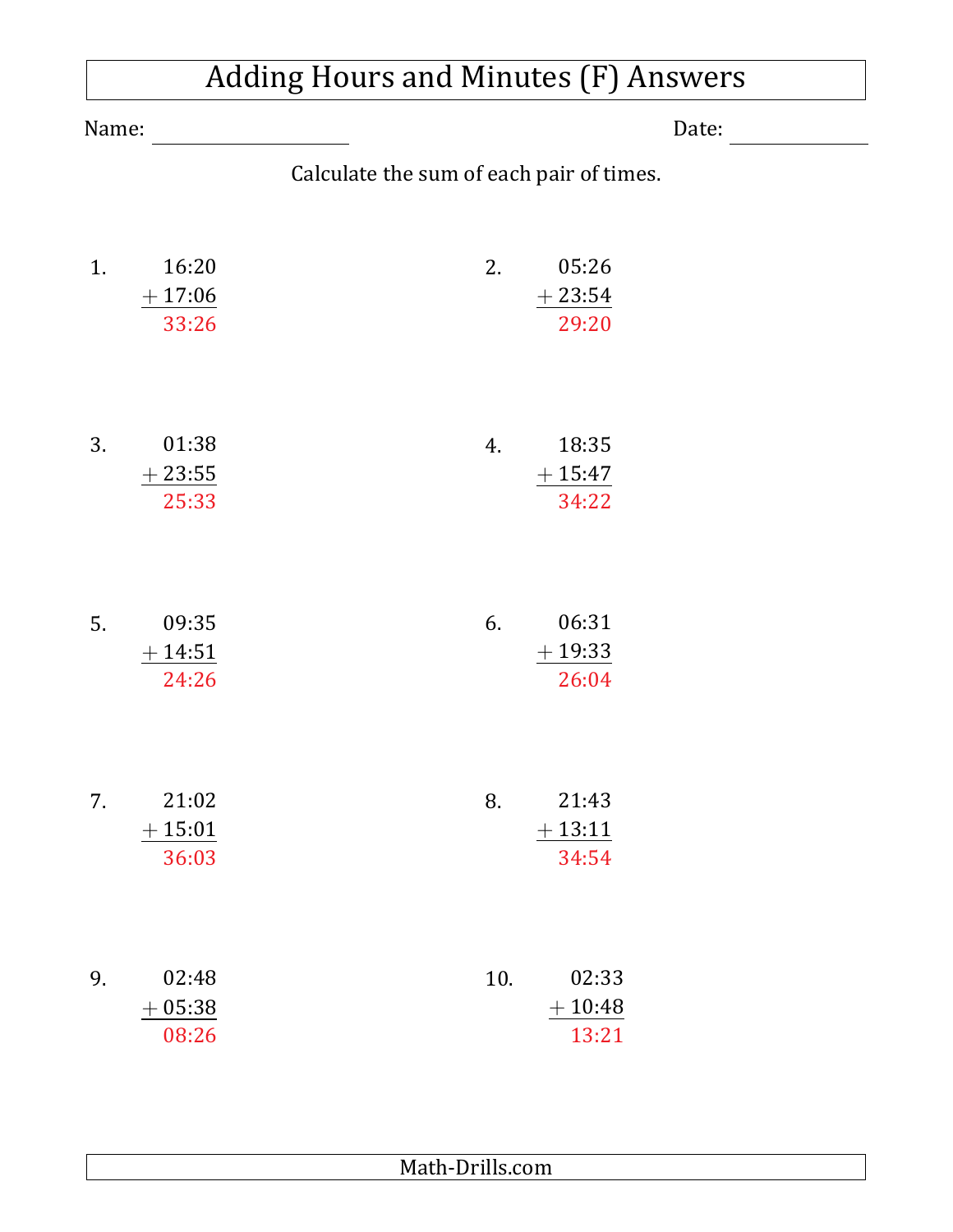### Adding Hours and Minutes (G)

| Name: |                   | Date:                                    |                   |  |
|-------|-------------------|------------------------------------------|-------------------|--|
|       |                   | Calculate the sum of each pair of times. |                   |  |
| 1.    | 10:13<br>$+13:05$ | 2.                                       | 18:06<br>$+10:49$ |  |
| 3.    | 04:51<br>$+12:56$ | 4.                                       | 14:34<br>$+08:13$ |  |
| 5.    | 04:29<br>$+18:23$ | 6.                                       | 23:46<br>$+04:50$ |  |
| 7.    | 09:22<br>$+12:38$ | 8.                                       | 02:33<br>$+13:35$ |  |
| 9.    | 19:52<br>$+17:29$ | 10.                                      | 22:05<br>$+09:14$ |  |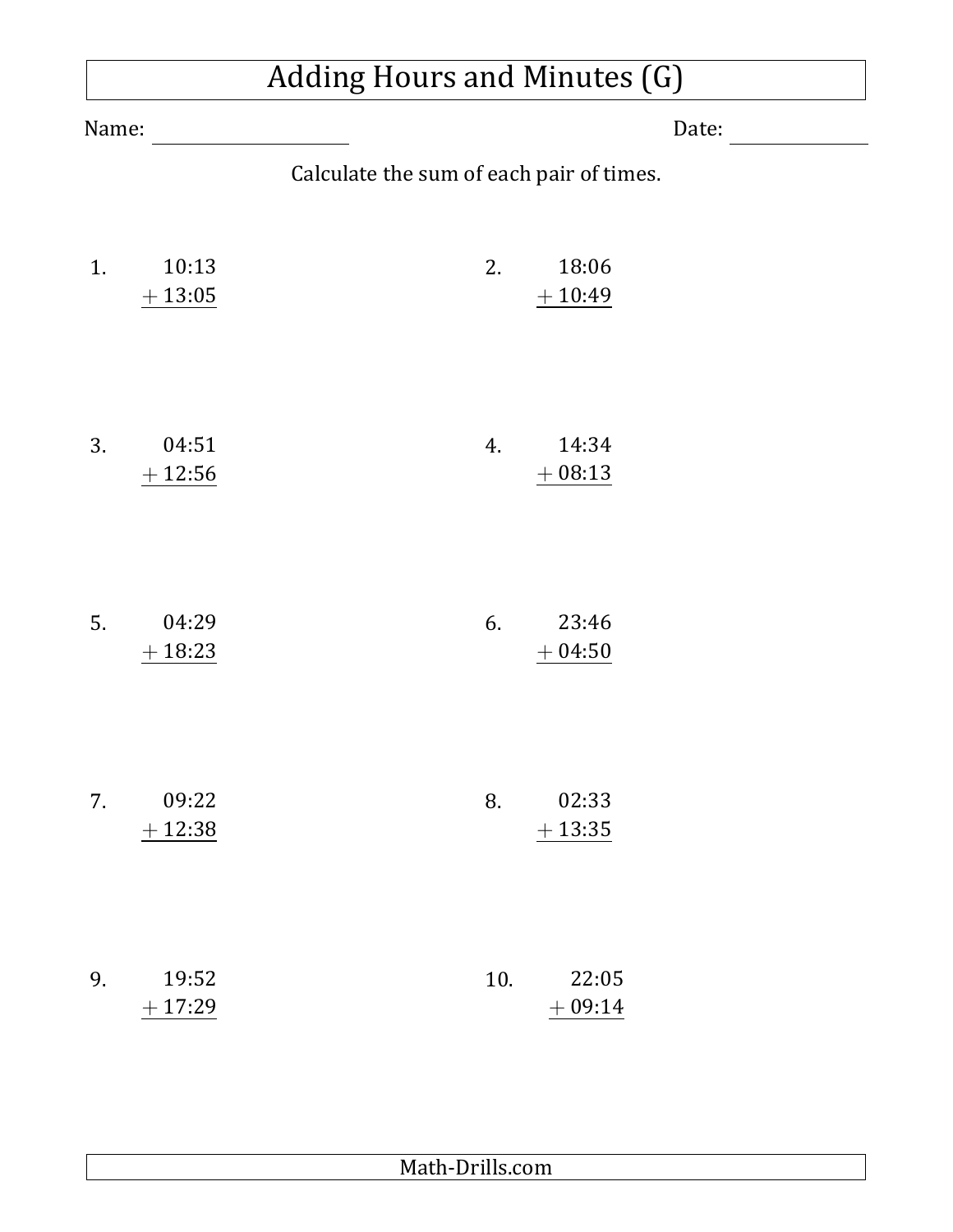|       | <b>Adding Hours and Minutes (G) Answers</b> |                                          |  |
|-------|---------------------------------------------|------------------------------------------|--|
| Name: |                                             | Date:                                    |  |
|       |                                             | Calculate the sum of each pair of times. |  |
| 1.    | 10:13<br>$+13:05$<br>23:18                  | 18:06<br>2.<br>$+10:49$<br>28:55         |  |
| 3.    | 04:51<br>$+12:56$<br>17:47                  | 4.<br>14:34<br>$+08:13$<br>22:47         |  |
| 5.    | 04:29<br>$+18:23$<br>22:52                  | 23:46<br>6.<br>$+04:50$<br>28:36         |  |
| 7.    | 09:22<br>$+12:38$<br>22:00                  | 8.<br>02:33<br>$+13:35$<br>16:08         |  |
| 9.    | 19:52<br>$+17:29$<br>37:21                  | 10.<br>22:05<br>$+09:14$<br>31:19        |  |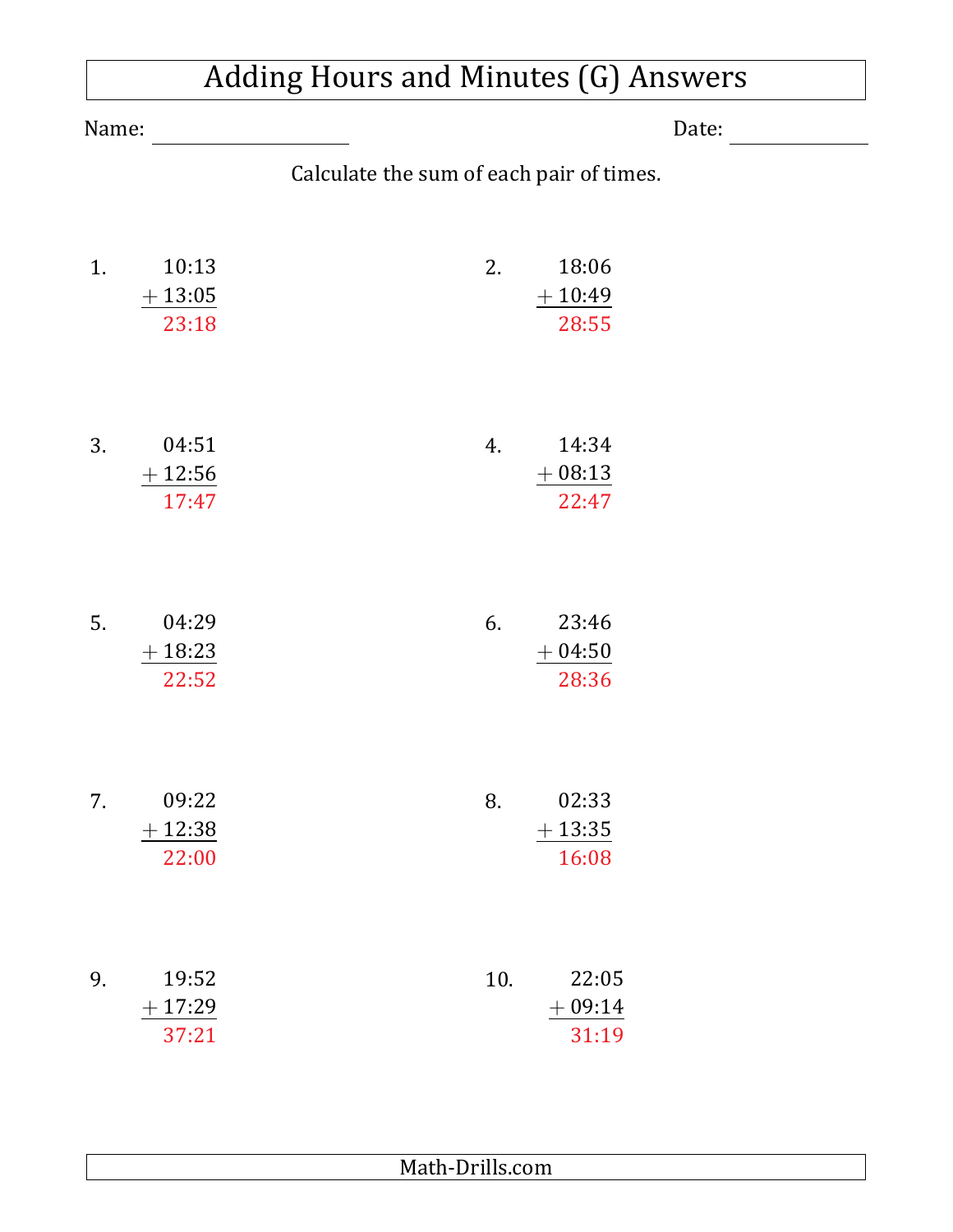### Adding Hours and Minutes (H)

| Name: |                   |                                          | Date: |
|-------|-------------------|------------------------------------------|-------|
|       |                   | Calculate the sum of each pair of times. |       |
| 1.    | 01:18<br>$+15:10$ | 02:16<br>2.<br>$+02:17$                  |       |
| 3.    | 16:06<br>$+20:56$ | 11:51<br>4.<br>$+16:52$                  |       |
| 5.    | 25:03<br>$+25:52$ | 12:34<br>6.<br>$+10:30$                  |       |
| 7.    | 12:55<br>$+11:13$ | 8.<br>25:55<br>$+12:47$                  |       |
| 9.    | 19:37<br>$+04:22$ | 10.<br>22:08<br>$+04:30$                 |       |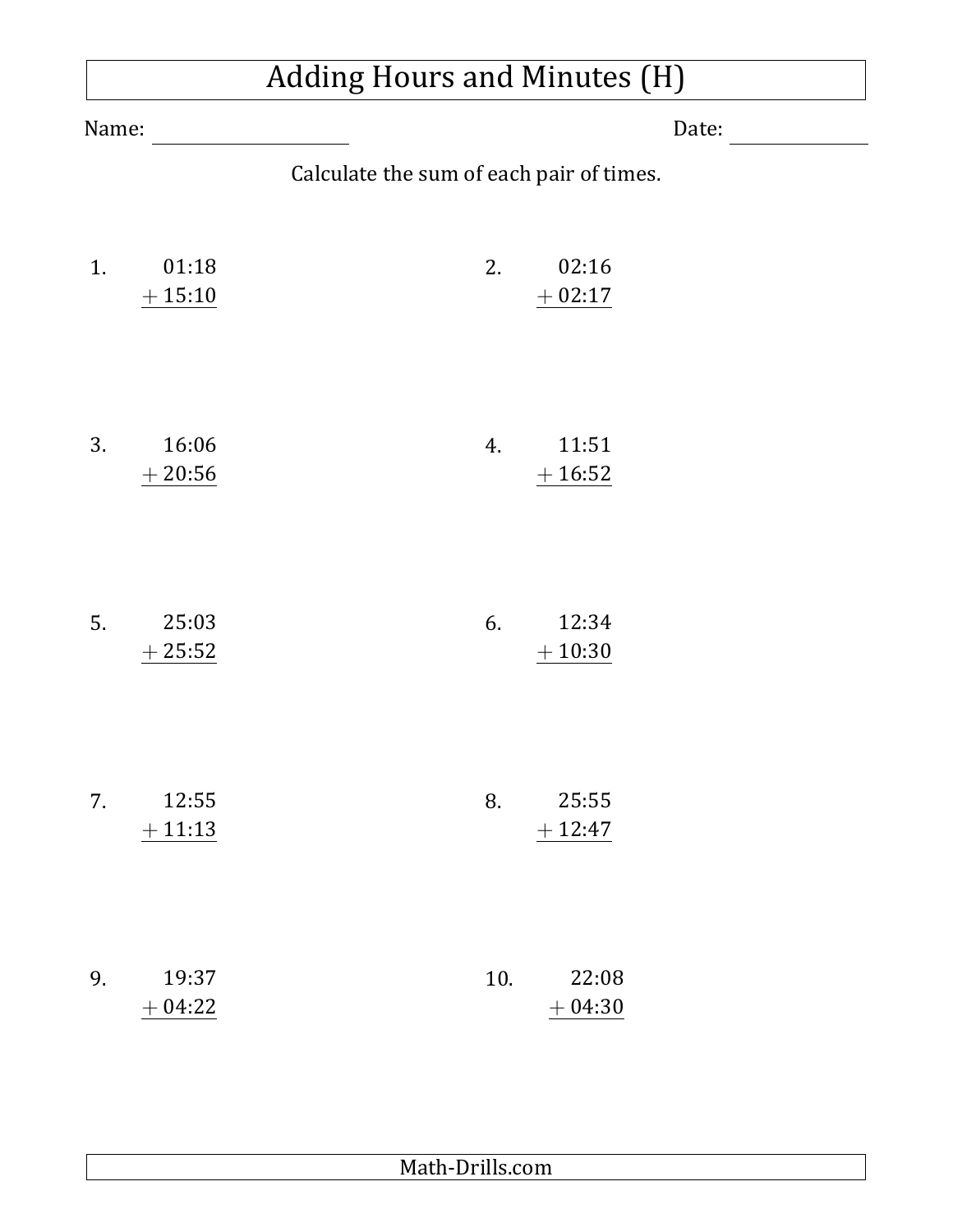|       | <b>Adding Hours and Minutes (H) Answers</b> |                                          |  |
|-------|---------------------------------------------|------------------------------------------|--|
| Name: |                                             | Date:                                    |  |
|       |                                             | Calculate the sum of each pair of times. |  |
| 1.    | 01:18<br>$+15:10$<br>16:28                  | 02:16<br>2.<br>$+02:17$<br>04:33         |  |
| 3.    | 16:06<br>$+20:56$<br>37:02                  | 11:51<br>4.<br>$+16:52$<br>28:43         |  |
| 5.    | 25:03<br>$+25:52$<br>50:55                  | 12:34<br>6.<br>$+10:30$<br>23:04         |  |
| 7.    | 12:55<br>$+11:13$<br>24:08                  | 8.<br>25:55<br>$+12:47$<br>38:42         |  |
| 9.    | 19:37<br>$+04:22$<br>23:59                  | 10.<br>22:08<br>$+04:30$<br>26:38        |  |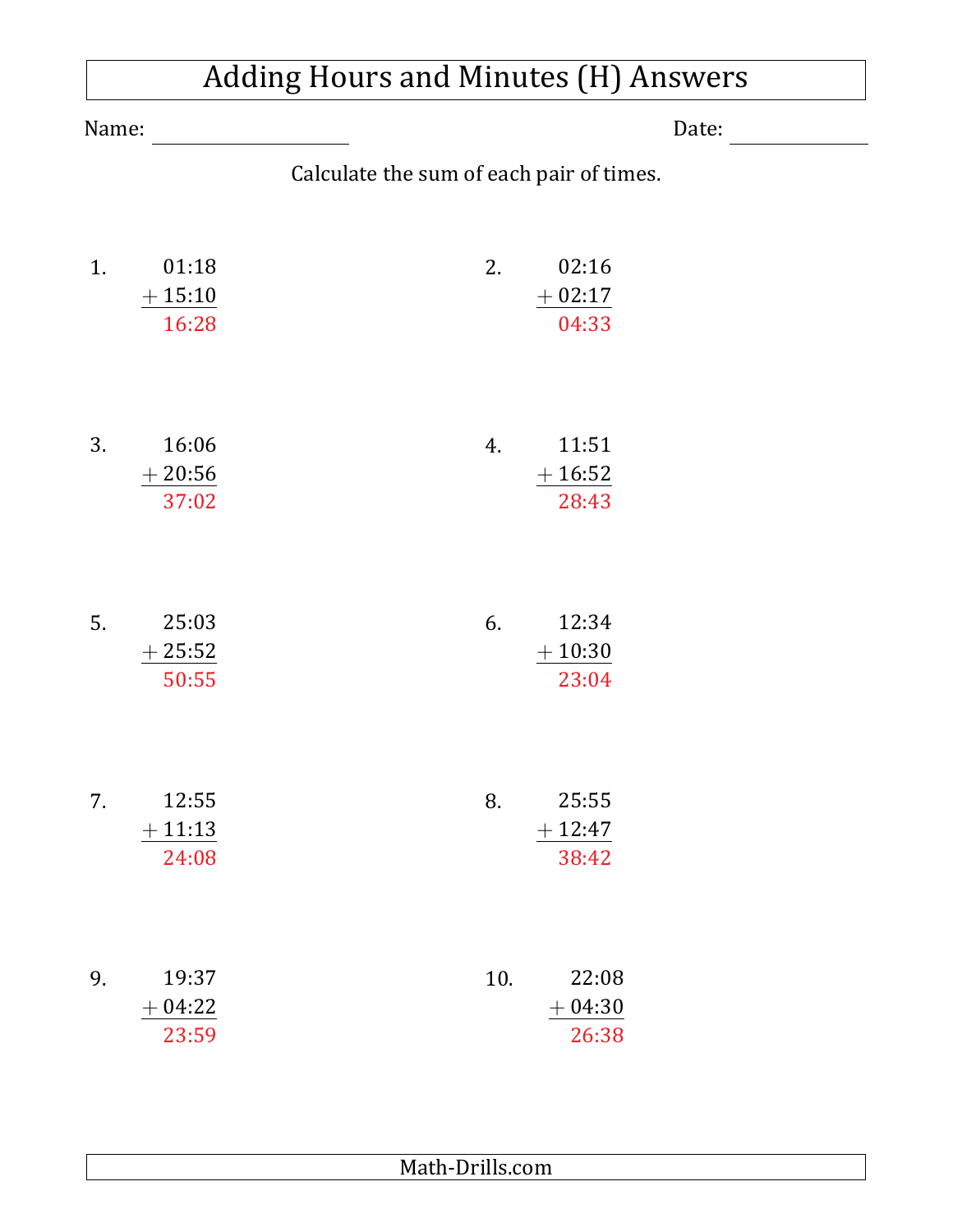## Adding Hours and Minutes (I)

| Name: |                    | Date:                                    |
|-------|--------------------|------------------------------------------|
|       |                    | Calculate the sum of each pair of times. |
| 1.    | 18:37<br>$+ 14:08$ | 2.<br>11:35<br>$+14:51$                  |
| 3.    | 25:43<br>$+18:32$  | 02:48<br>4.<br>$+08:19$                  |
| 5.    | 13:17<br>$+18:36$  | 04:04<br>6.<br>$+20:21$                  |
| 7.    | 16:42<br>$+15:53$  | 08:20<br>8.<br>$+14:53$                  |
| 9.    | 17:24<br>$+03:05$  | 20:24<br>10.<br>$+25:31$                 |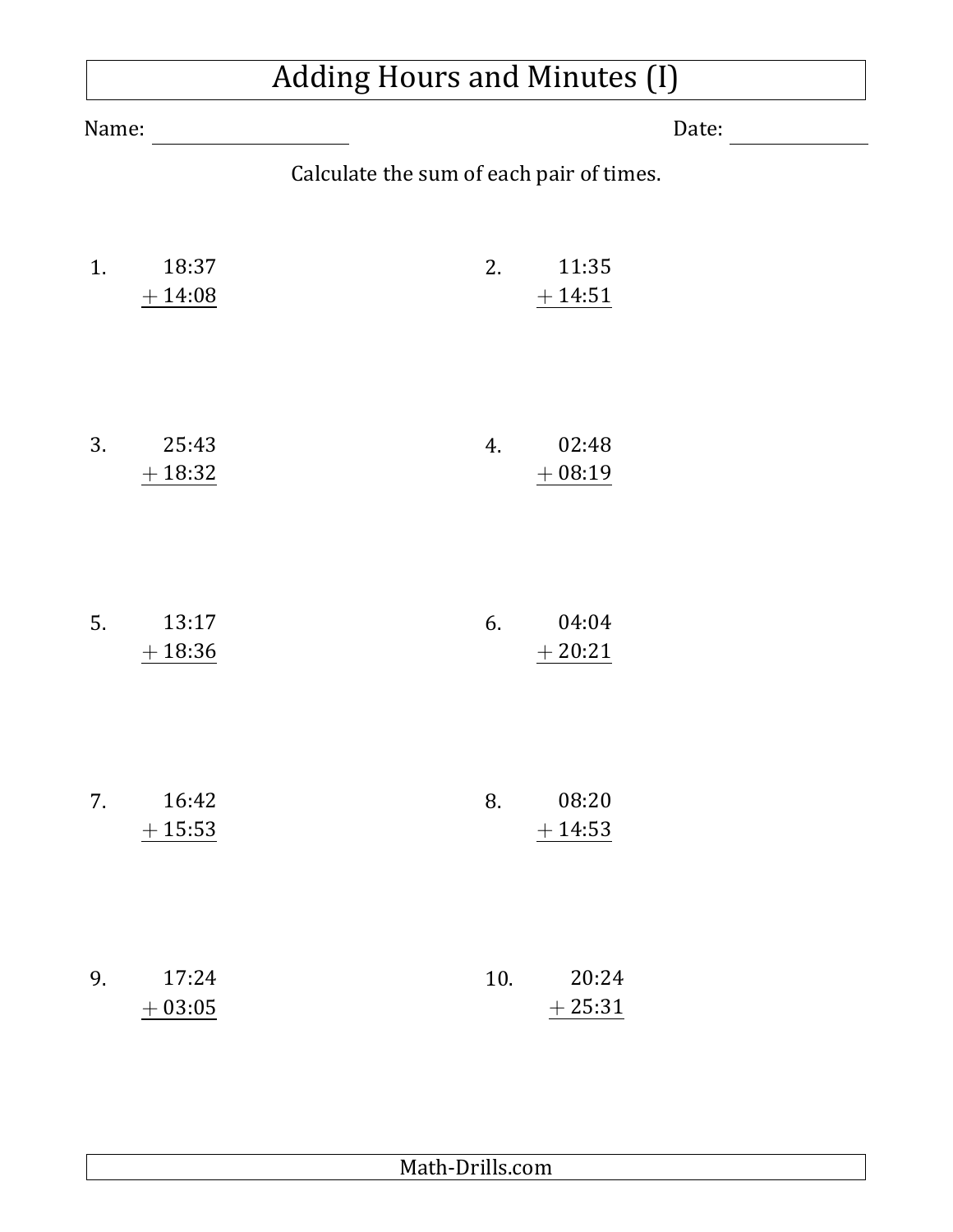|       | <b>Adding Hours and Minutes (I) Answers</b> |                                          |  |
|-------|---------------------------------------------|------------------------------------------|--|
| Name: | Date:                                       |                                          |  |
|       |                                             | Calculate the sum of each pair of times. |  |
| 1.    | 18:37<br>$+14:08$<br>32:45                  | 2.<br>11:35<br>$+14:51$<br>26:26         |  |
| 3.    | 25:43<br>$+18:32$<br>44:15                  | 02:48<br>4.<br>$+08:19$<br>11:07         |  |
| 5.    | 13:17<br>$+18:36$<br>31:53                  | 04:04<br>6.<br>$+20:21$<br>24:25         |  |
| 7.    | 16:42<br>$+15:53$<br>32:35                  | 08:20<br>8.<br>$+14:53$<br>23:13         |  |
| 9.    | 17:24<br>$+03:05$<br>20:29                  | 20:24<br>10.<br>$+25:31$<br>45:55        |  |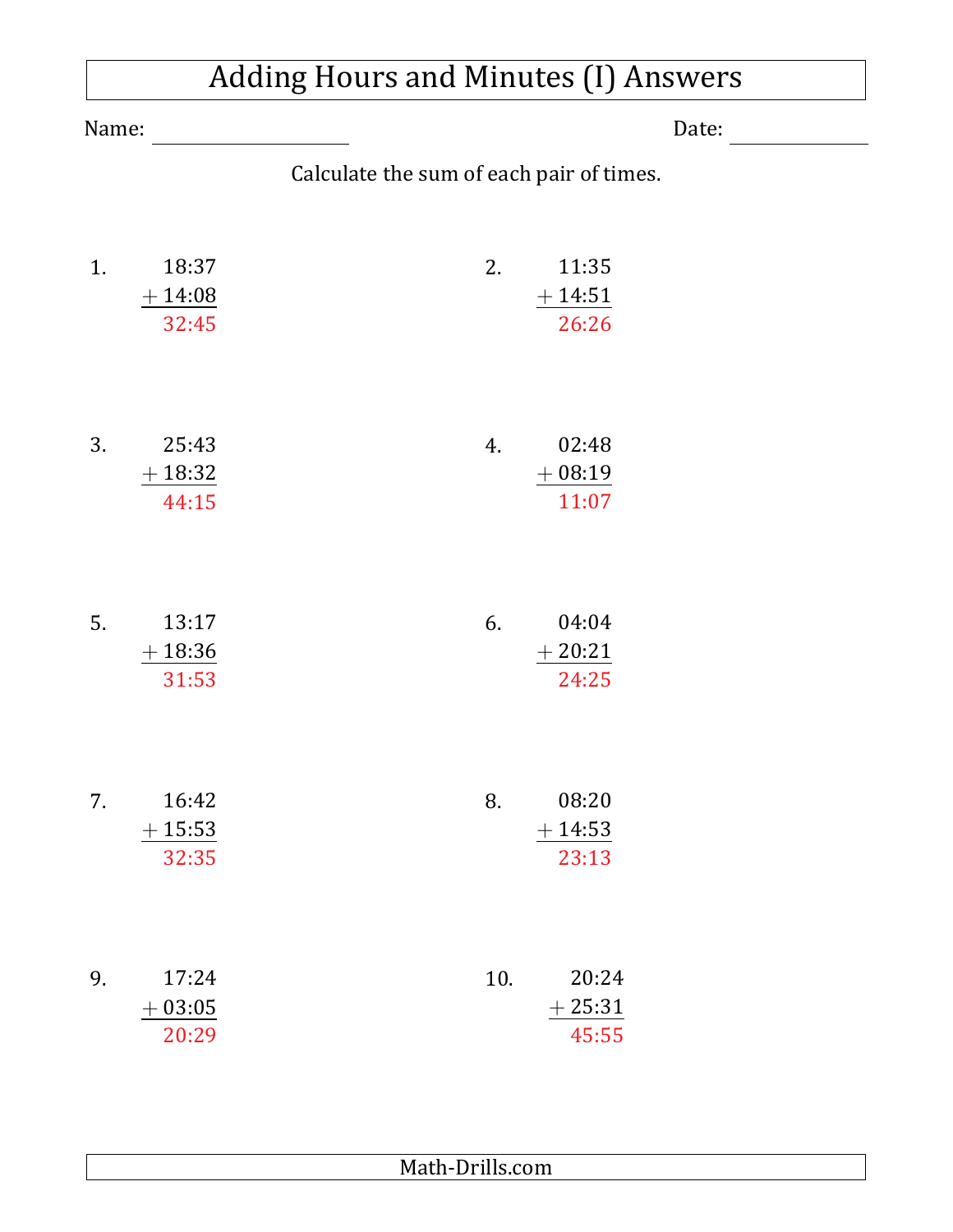### Adding Hours and Minutes (J)

| Name: |                   | Date:                                    |  |
|-------|-------------------|------------------------------------------|--|
|       |                   | Calculate the sum of each pair of times. |  |
| 1.    | 11:39<br>$+14:01$ | 09:06<br>2.<br>$+17:21$                  |  |
| 3.    | 09:08<br>$+11:52$ | 13:36<br>4.<br>$+05:45$                  |  |
| 5.    | 08:10<br>$+16:01$ | 23:35<br>6.<br>$+05:46$                  |  |
| 7.    | 13:23<br>$+22:35$ | 23:34<br>8.<br>$+19:49$                  |  |
| 9.    | 18:31<br>$+21:57$ | 10.<br>03:43<br>$+10:05$                 |  |